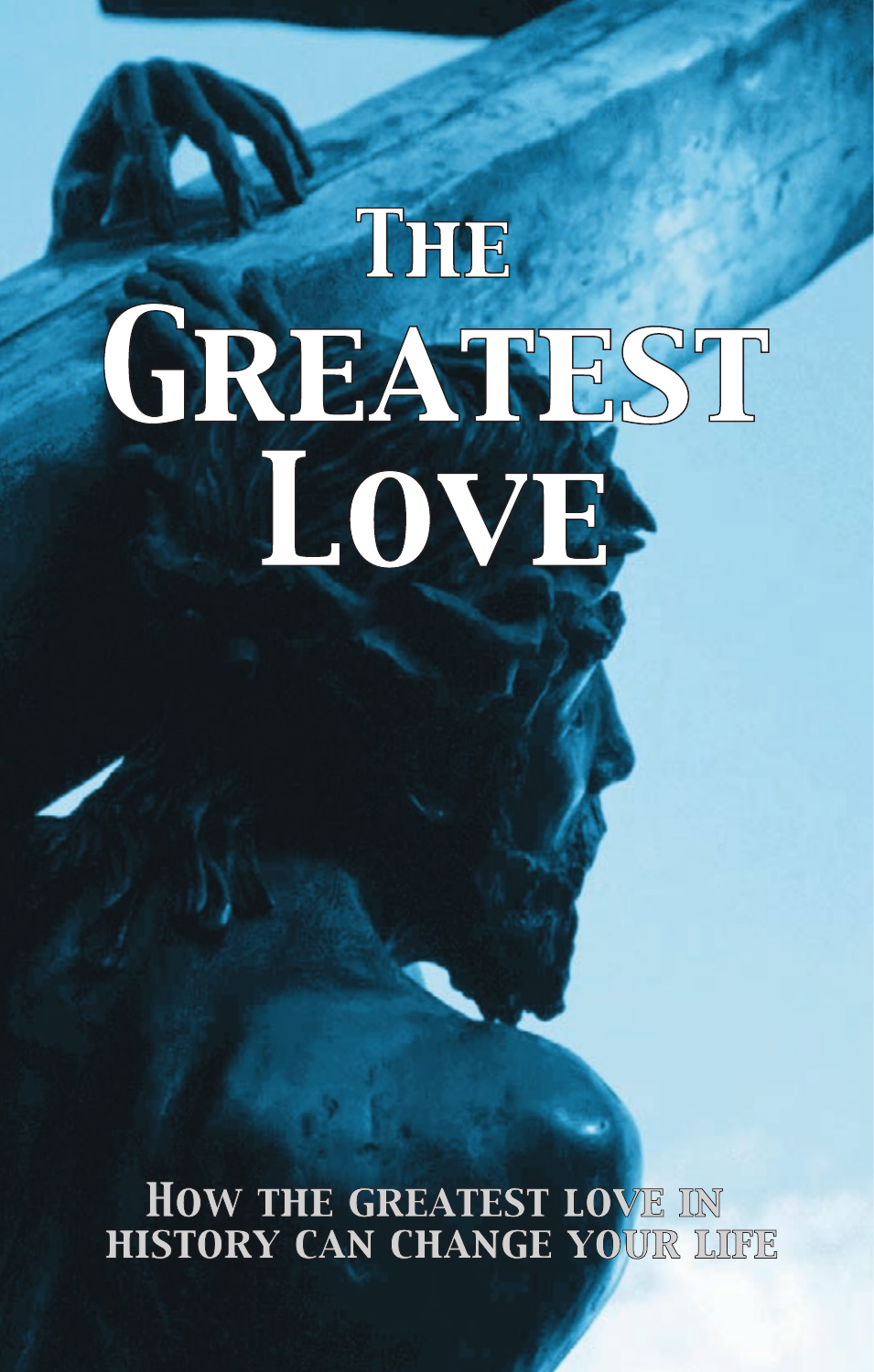## A Love Story Just For You!

Of all the **love** stories that have ever been told, one true story is far and away the greatest **love** story the world has ever known. And the story involves you! You see, nearly 2,000 years ago a man walked on this earth. He held no office, led no army, and ruled no nation. He never even wrote a book! He was hated, deserted by his friends, tortured and eventually put to death for a crime he never did. Yet he changed the world like no one ever has with the power of **love** and he did it all for you!

"For God so loved the world (you) that He gave His only begotten Son, that whoever believes in Him should not perish but have everlasting life." John 3:16

God loves you so much that He sent a living, breathing example of true **love** in His son Jesus. Not only did Jesus show you how to live a life of **love** but He did the ultimate act of **loving** - He laid down his life for you!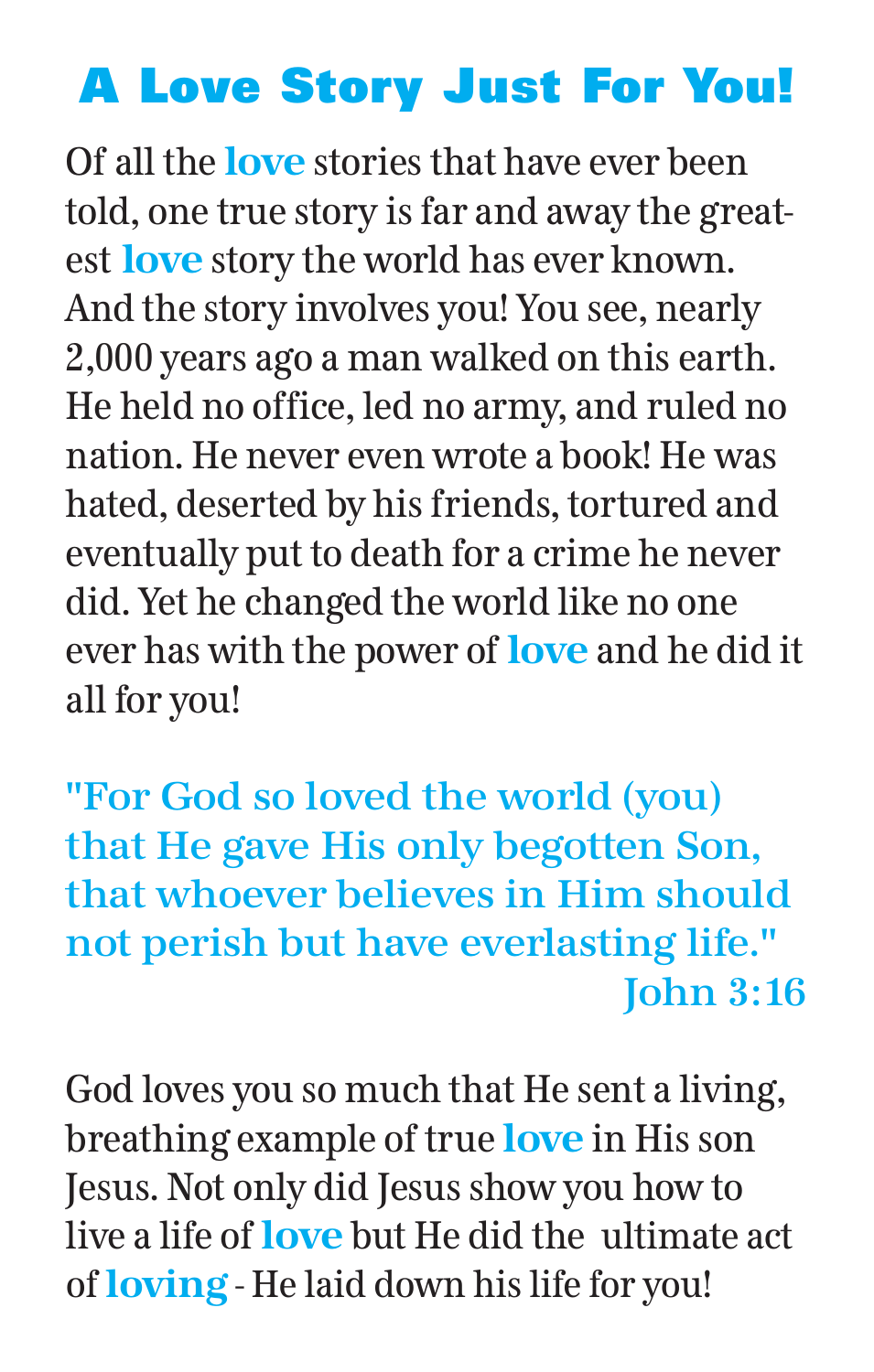"But God demonstrates His own love toward us, in that while we were still sinners, Christ died for us."

Romans 5:8

So how can you know such **love**? Jesus died but rose again on the third day. He is alive and He wants to **love** you, and you to **love** Him.

"We love Him because He first loved us."

I John 4:19

"That if you confess with your mouth the Lord Jesus and believe in your heart that God has raised Him from the dead, you will be saved."

Romans 10:9

And His**love** for you will be eternal. He promises us, "I will never leave you or forsake you" Hebrews 13:5 and "I am with you always, even to the end of the age."

Matthew 28:20